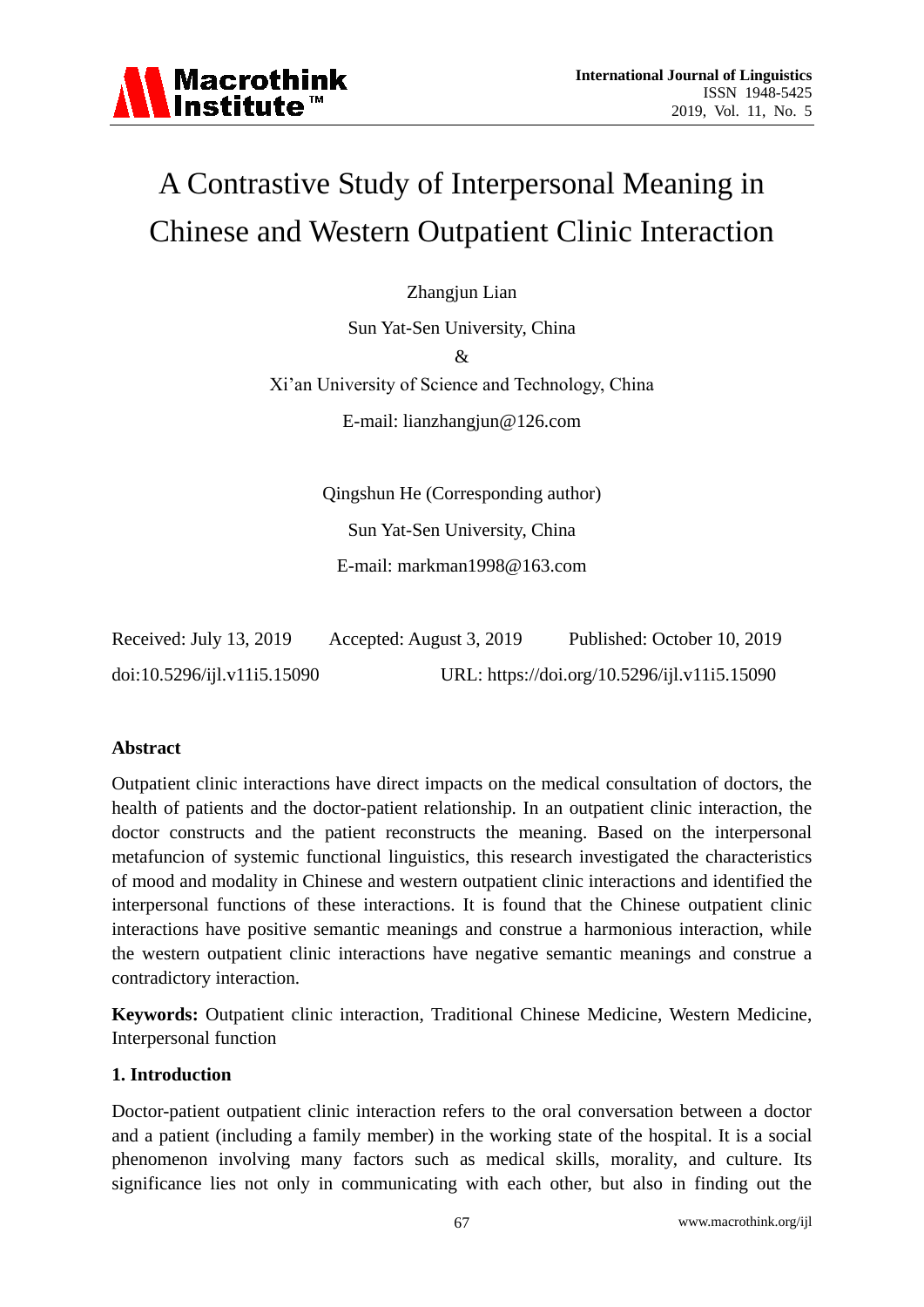

condition of the disease and planning treatment. The ultimate goal of doctor-patient communication is to provide with disease resolution and treatment service (Yu, 2009: 58).

At present, studies of Chinese doctor-patient outpatient interactions are mainly on discourse analysis and pragmatic analysis of these interactions (Gu, 1996; Jiang, 1999; Zhao, 1999). Studies of western doctor-patient outpatient interactions mainly involve the interaction between doctors and patients, the relationship between doctor-patient conversation and treatment results and the relationship between external social factors and doctor-patient conversation (Schneider & Beaubien, 1996; Nessa & Malterud, 1998; Ten, 2002). This research intends to conduct a comparative analysis of interpersonal meanings in Chinese and western medicine outpatient clinic interactions.

Traditional Chinese medicine (TCM) does not focus on the material aspects of human beings, but rather on the interrelationship between material aspects and spiritual aspects of human beings. The prominent role of TMC lies in mediation. Therefore, TMC is also known as "intermediary medicine" (Li, 1998: 23). This essential difference between western medicine and TCM leads to different outpatient conversation.

Based on the interpersonal metafunction of systemic functional linguistics, this paper will analyze the characteristics of mood and modality in Chinese and western medicine outpatient clinic interactions, explain their respective meaning construction and explore the characteristics of these outpatient clinic interactions.

## **2. Theoretical Background**

Halliday (1994) claims that language has both the function of recognizing the logical relationship between the external and internal world and that of expressing the speaker's identity, status, attitude and motivation. According to systemic functional linguistics, there are three metafunctions in every language system, i.e. ideational function, interpersonal function and textual function. With regard to interpersonal function, the "speaker is using language as the means of his own intrusion into the speech event: the expression of his comments, attitudes and evaluations, and also of the relationship that he sets up between himself and the listener-in particular the communication role that he adopts, of informing, questioning, greeting, persuading, and the like" (Halliday, 1973: 333).

The interpersonal function of language can reflect the communication roles and social roles contained in the discourse tone of the social environment (Halliday, 2004). At the grammatical level, communication roles are mainly realized by mood, while social roles are mainly realized by modality. The typical mood types of English are the indicative mood, the interrogative mood and the imperative mood. Halliday's modal concept expresses the possibility between affirmation and negation, and it is the subjective evaluation of the speaker on the content of the proposition.

System functional linguistics associates modality with polarity and divides the mediation value of expressing modality into three levels: high, medium and low. Halliday & Matthiessen (1999) claims that metaphor is a variation of meaning expression. Metaphor of mood means that the mood chosen is not to express the meaning it usually expresses, but to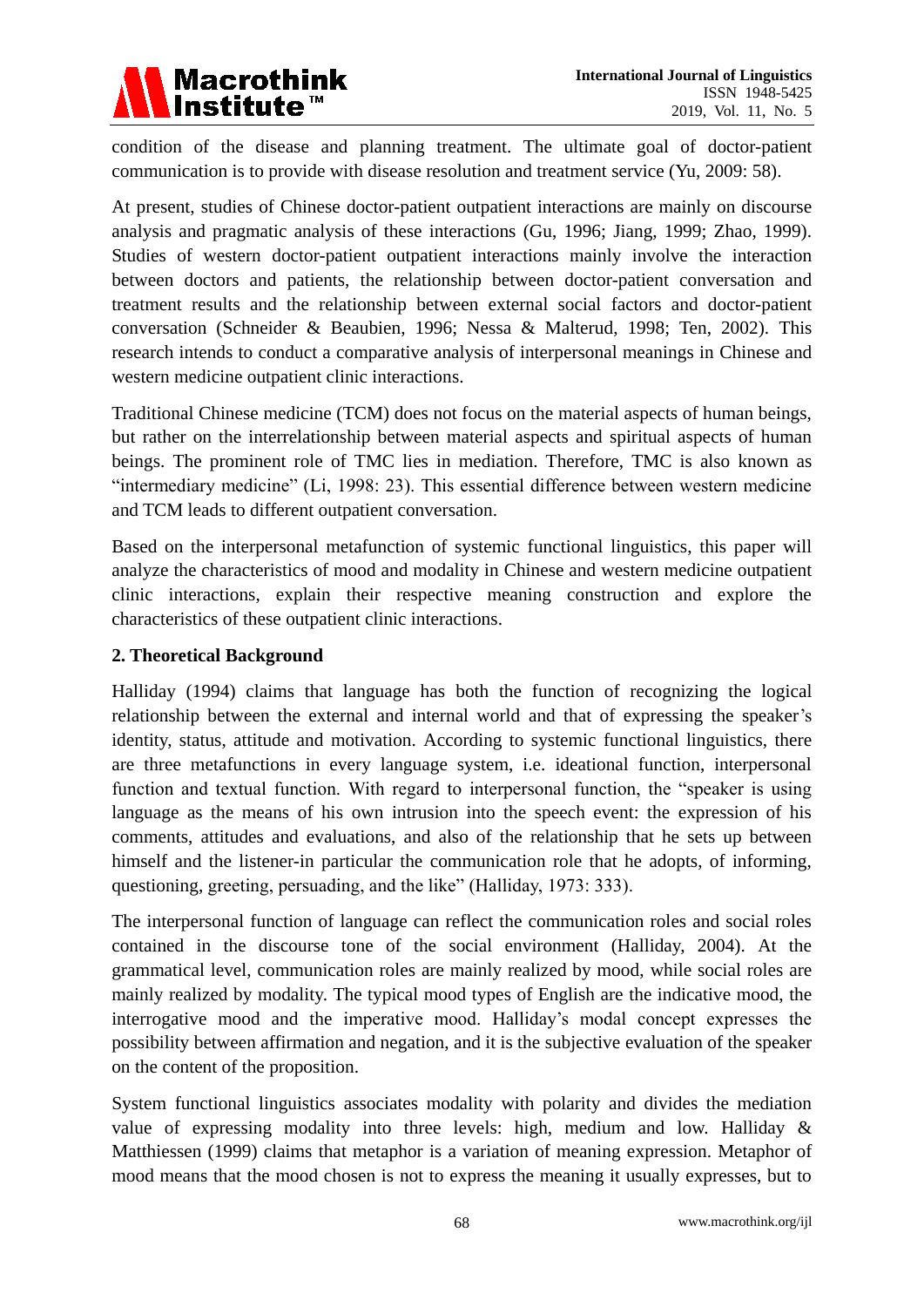

express another meaning. Metaphor of modality occurs when "the speaker's opinion regarding the probability that his observation is valid is coded not as a modal element within the clause, which would be its congruent realization, but as a separate, projecting clause in a hypotactic clause complex" (Halliday, 1994: 354). Therefore, metaphor of mood and metaphor of modality become the central concepts in the interpersonal meaning framework of systemic functional linguistics and serve as the main semantic carriers of interpersonal function.

Language is a tool for interpersonal communication in society. Therefore, there are semantic structures to realize interpersonal meanings in Chinese (Zhu & Yan, 2001). In Chinese, the mood and modal meanings are mainly realized as volitional verbs, modal adjuncts, comment adjuncts, interpersonal functional components in the questioning system, nouns with positive or negative meanings, substantive verbs and adjectives, and four basic mood functions (Peng, 2000: 121).

# **3. Methodology**

After obtaining the consent of four male doctors and two female doctors in four clinical departments of a first-class hospital in Xi'an, we collected the recording of outpatient conversations between these six doctors and patients with a recording pen. In order to make the conversation authentic and reliable, it is necessary to tell the doctor that the study object is the patient. The patient will be informed afterwards to obtain the patient's permission. The four clinical departments are general surgery, neurosurgery, mental health and TMC. All six doctors graduated from regular medical schools and have been practicing medicine for more than eight years. The author collected the outpatient conversations from the general surgery, neurosurgery, and mental health departments, and composed the western medical doctors' outpatient conversation corpus which includes fifteen cases. Fifteen outpatient conversations were collected from the TCM department to form a conversational corpus of TCM patients. Then the recording was transcribed into text, and the conversational corpus of Chinese medicine doctor-patient interview and that of western medicine doctor-patient interview were obtained. There are 27,318 words in the transcribed corpus.

In the transcribed corpus, the linguistic components that realize the meaning of mood and modality are marked, and the results are statistically analyzed. The interpersonal functions are analyzed in an attempt to reveal the essential characteristics of doctor-patient outpatient conversation in Chinese and western medicine.

# **4. Results and Discussion**

# *4.1 Analysis of the Modal Meaning of Chinese Vocative Verbs*

Modality is mainly realized by vocative verbs in Chinese. Such verbs can be semantically divided into two categories. One expresses willingness, reason, subjective and objective conditions, and evaluation, and the other expresses judgments about the possibility of occurrence (Wei, 2003; 2008). Ma (1992) divided Chinese vocative verbs into six categories: possible verb (A), necessary verb, possible verb (B), desiring verb, estimated verb and permissive verb. Based on these categories, this paper analyzes and compares the similarities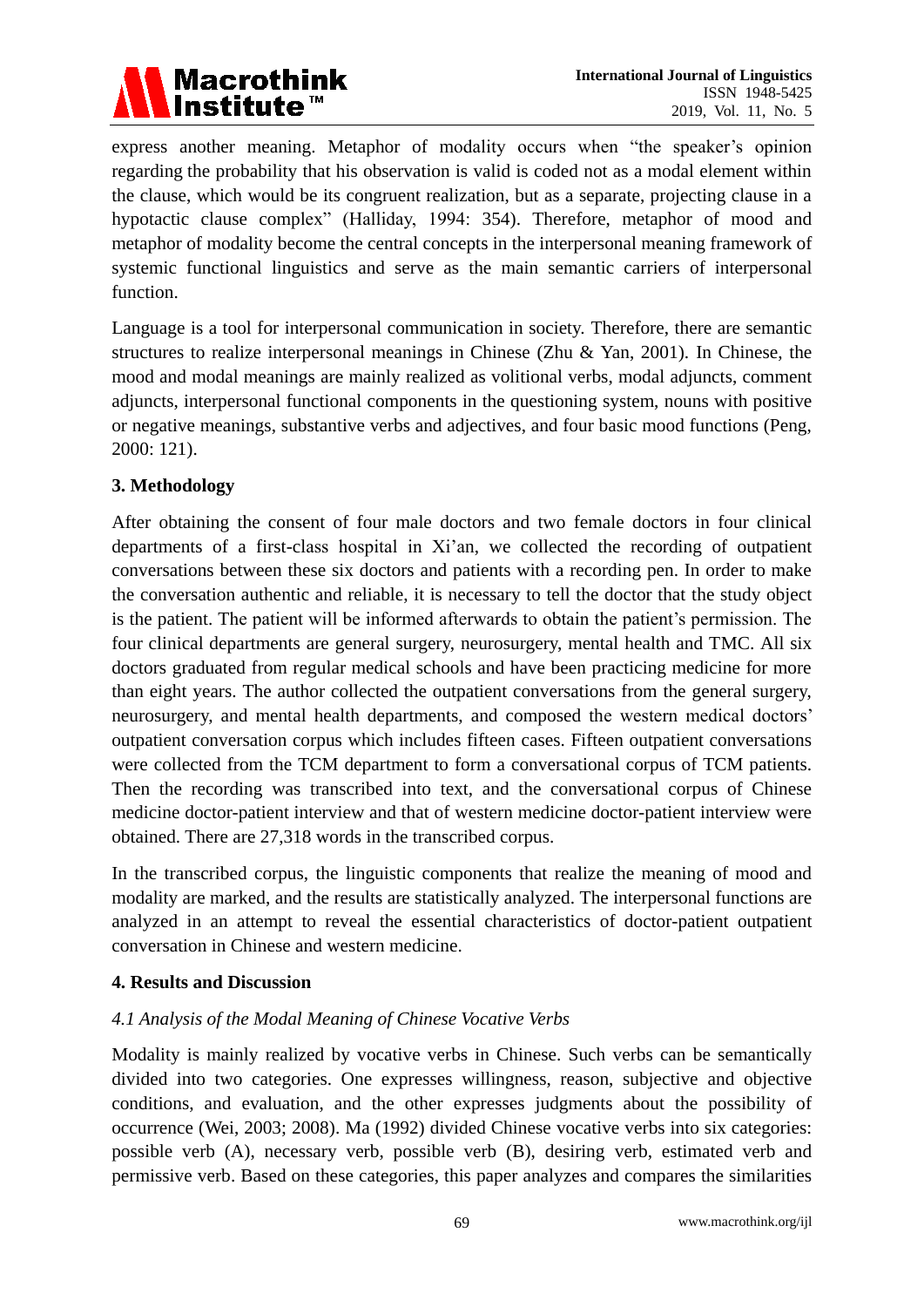

and differences of Chinese vocative verbs in Chinese and western outpatient clinic interactions. The statistical results are shown in Table 1.

(Note: The numbers in parentheses are the frequencies of the words and the words without a following number indicate occurring only once. The capital letter "C" refers to the Chinese outpatient clinic interaction, "W" refers to the western outpatient clinic interaction, "H" refers to high value, "M" refers to medium value, "L" refers to low value, "P" refers to positive and "N" refers to negative.)

Table 1. The distribution and frequency of the modal verbs in the Chinese and western outpatient clinic interaction

|           |              | possible verb $(A)$ |       | possible verb (B) |                 | necessary verb |       | desiring verb |       |             | estimated verb | permissive verb |      |
|-----------|--------------|---------------------|-------|-------------------|-----------------|----------------|-------|---------------|-------|-------------|----------------|-----------------|------|
|           |              | $\mathbf C$         | W     | $\mathbf C$       | W               | $\mathbf C$    | W     | $\mathbf C$   | W     | $\mathbf C$ | W              | $\mathbf C$     | W    |
|           | $\mathbf H$  |                     |       |                   |                 | 得(3)           | 要(6)  | 要(12)         | 想(2)  |             |                |                 |      |
|           |              |                     |       |                   |                 | 需要             | 必要(4) | 需要(2)         |       |             |                |                 |      |
|           |              |                     |       |                   |                 | 还得             | 得(4)  | 还有            |       |             |                |                 |      |
|           |              |                     |       |                   |                 |                | 需要(2) |               |       |             |                |                 |      |
|           |              |                     |       |                   |                 |                | 必须(2) |               |       |             |                |                 |      |
| ${\bf P}$ |              |                     |       |                   |                 |                | 应该    |               |       |             |                |                 |      |
|           | $\mathbf M$  |                     |       | 会                 | 能(2)            | 只要             |       | 想(4)          | 想(2)  | 可以(2)       | 要(4)           | 就行(4)           |      |
|           |              |                     |       |                   | 可以              | 要              |       | 还要            | 要     | 能行          | 可以(2)          | 能行(2)           |      |
|           |              |                     |       |                   |                 |                |       | 要             |       |             | 行              | 行(2)            |      |
|           | L            | 可能(7)               | 可能(5) | 能(15)             | 能(9)            |                |       |               |       | 行(6)        | 行(5)           | 可以(2)           | 可以   |
|           |              |                     |       | 可以(9)             | 行(8)            |                |       |               |       | 可以(5)       | 可以             | 行(2)            | 行(2) |
|           |              |                     |       | 容易(3)             | 可以(5)           |                |       |               |       | 都行          |                |                 |      |
|           |              |                     |       | 只能                | $\hat{\Xi}$ (2) |                |       |               |       |             |                |                 |      |
|           |              |                     |       |                   | 只能              |                |       |               |       |             |                |                 |      |
|           | $\bf H$      |                     |       |                   |                 |                | 不想    | 不要(3) 不想      |       |             |                |                 |      |
|           |              |                     |       |                   |                 |                | 不要    | 不想            |       |             |                |                 |      |
|           | $\mathbf{M}$ |                     |       |                   | 不能(2)           |                |       | 不敢(2)         | 不要(4) |             |                |                 |      |
| N         |              |                     |       |                   |                 |                |       | 没敢            | 不敢    |             |                |                 |      |
|           | $\mathbf L$  |                     |       | 不能                | 不会(3)           |                |       |               |       |             | 不行(3)          |                 |      |
|           |              |                     |       |                   | 不能(2)           |                |       |               |       |             |                |                 |      |

It can be seen from Table 1 that the collocation of the verb "可能" with positive connotation in the conversation of Chinese outpatient medical interview is higher than that in the conversation of western outpatient medical interview. However, the collocation of vocative verbs "可能" with negative connotations in western outpatient medical interview is higher than that in Chinese outpatient medical interview. That is, the vocative verbs have positive semantic meanings in TCM outpatient conversations, but negative semantic meanings in western medicine outpatient conversations.

The possible verb (A) expresses the speaker's inference about the authenticity of objective reality or statements (Ma, 1992). In the TCM outpatient conversation, doctors use the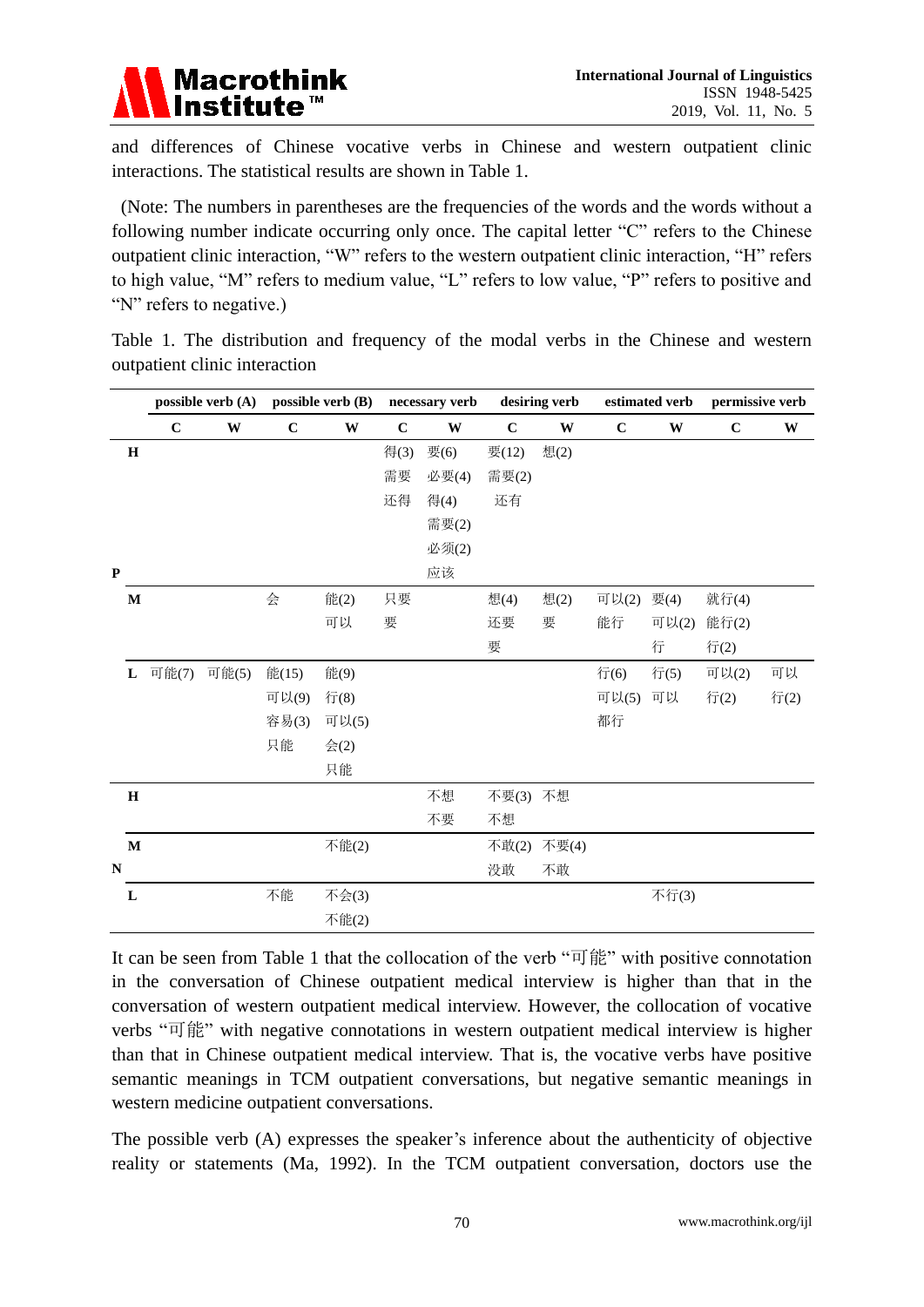# Macrothink<br>Institute™

vocative verb "可能" four times to infer the patient's condition. The vocative verb collocates with the positive and optimistic word "好" twice. Doctors also use non-emotional words to describe their condition twice. In the western medical outpatient conversation, the vocative verb "可能" collocates with words of negative meaning to describe the condition, such as "可 能考虑手术" and "可能比较高".

The possible verbs (B) express the ability of a person or the energy of an objective thing (Ma, 1992). The core meaning of the verb " $\frac{2}{3}$ " is to indicate that X has the conditions to achieve Y. The semantic conditions can be either a reliable condition for expressing the existence of objective facts or an unreliable condition for expressing the speaker's subjective evaluation (Lu, 2001).

It can be found from analyzing the semantic conditions of the possible verb "能" and the semantic meanings of its collocation words in Table 1 that in the Chinese outpatient medical conversation both the doctor and the patient use the same number of the possible verb "能". In the process of asking for a diagnosis, explaining the cause, and prescribing a prescription, the Chinese medicine doctors use the words "或许" "我认为" and "实际上" to modify the possible verb "能". The purpose of expressing doctors' subjective evaluation and easing doctors' medical authority is achieved. While western medicine doctors use a large number of the possible verb "能" that imply subjective evaluation, and repeatedly use the adverbs "只 能" "都" "才" and "也" to modify the possible verb "能". The purpose is to strengthen the medical authority of western medicine doctors, to aggravate the alienation between doctors and patients.

It can also be found from analyzing the semantic meaning of the collocation word of the possible verb "能" in Table 1 that in the Chinese outpatient conversation both the doctor and the patient use the same number of positive or neutral words. Therefore, the conversation has positive semantic meaning. In the western medicine outpatient conversation, the combinations of the positive, neural and negative words are all used by doctors and patients. Therefore, their conversations present a complex semantic feature. For example, in the TCM clinic conversation, nearly half of the collocation words of the possible verb "能" have positive meanings: such as "好" "解决" "减轻" "行" and so on. The use of these positive meanings reflects the doctor's consideration of the patient's psychology, weakens the patient's fear of the disease, and enhances the patient's confidence in defeating the disease. In the western medicine outpatient conversation, the collocation words of the possible verb "能" also contain words with positive meanings such as "改善" "缓解" and "好" , but also include words with negative meanings such as "焦虑" and "导致". In this intricate semantic environment, western medicine doctors do not consider the patient's psychological endurance, enhance the patient's fear for the disease.

The necessary verb refers to the speaker's affirmation of the truth of the fact or statement (Ma, 1992). By analyzing the semantic meaning of the collocation of the necessary verbs in Table 1, we found that the collocation words have negative semantic meaning in the conversation of the western outpatient department. In the conversation of TCM interviews, this kind of collocation has neutral semantic meanings. For example, in the western medicine outpatient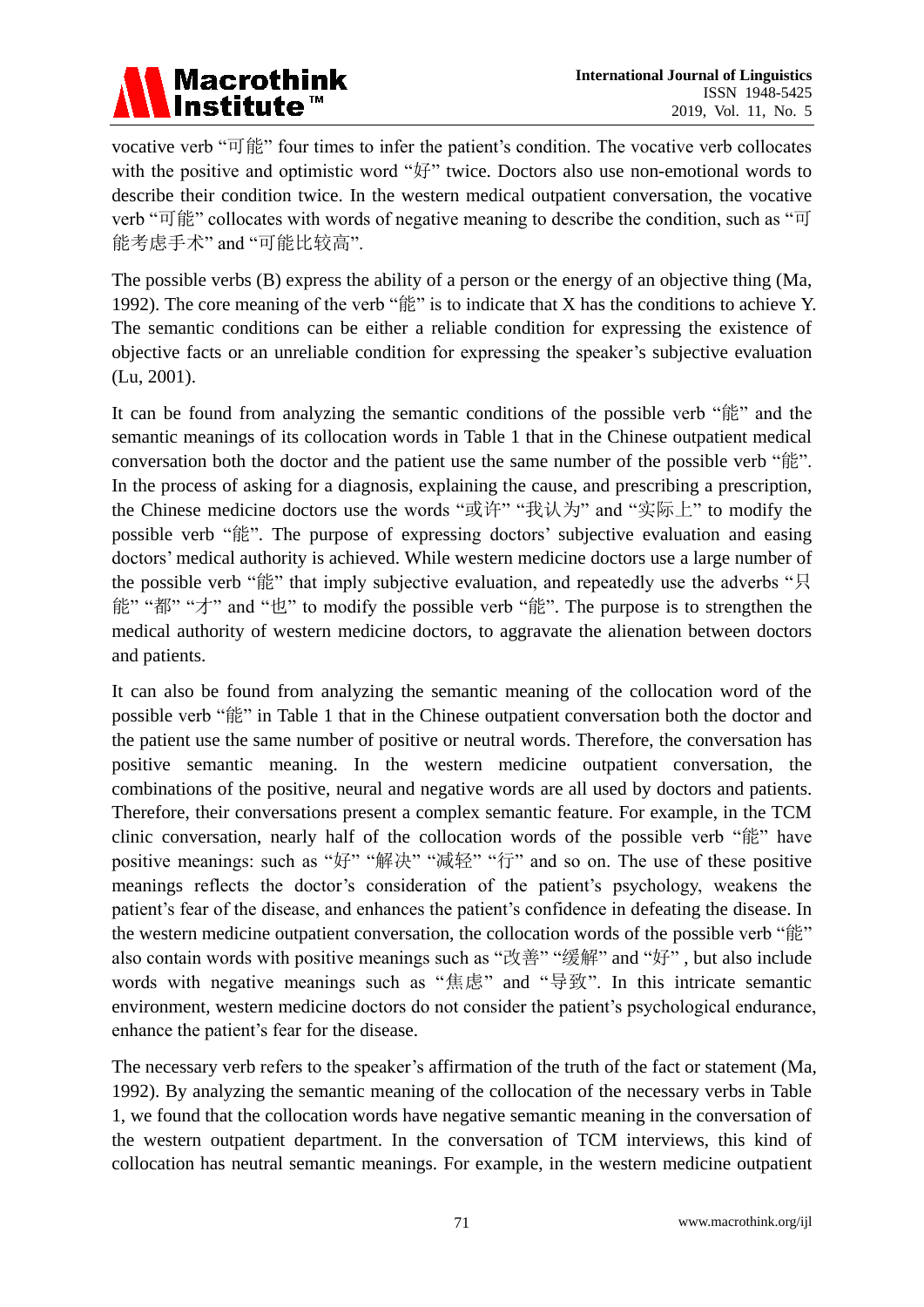

conversation, the adverbs "一定" "光" "未必" and the necessary verb "要" are used together to strengthen the strong position of doctors who have medical professional knowledge and to intensify the tension between doctors and patients. The words "考虑手术" "梗阻" and "做个 小手术" which are collocated with the necessary verb "得" have negative connotations. Doctors describe the condition with more serious treatment and diagnosis results, showing the indifference to the patient's condition. However, in the conversation of TCM clinic, the collocation of such words has neutral meanings, and doctors and patients describe the condition objectively.

# *4.2 Analysis of the Modal Meaning of Mood Adjunct*

Halliday (1994) claims that the interpersonal meaning is realized by the interpersonal adjuncts in clauses. Interpersonal adjuncts can be divided into mood adjunct and comment adjunct. Mood adjunct and comment adjunct are closely related to polarity and modality (Halliday & Matthiessen, 2014). According to Halliday's classification of mood adjunct, the Chinese and western outpatient medical conversations are analyzed. The statistical results are shown in Table 2.

|  | Table 2. The distribution and frequency of the mood adjuncts in the Chinese and western |  |  |  |  |  |
|--|-----------------------------------------------------------------------------------------|--|--|--|--|--|
|  | outpatient clinic interaction                                                           |  |  |  |  |  |

|             |                    | <b>Modality Adjunct</b>             |                    | <b>Temporal Adjunct</b> | <b>Mood Adjunct</b> |                        |                   |  |  |  |
|-------------|--------------------|-------------------------------------|--------------------|-------------------------|---------------------|------------------------|-------------------|--|--|--|
|             | <b>Probability</b> | <b>Usuality</b>                     | <b>Inclination</b> |                         | <b>Intensity</b>    | <b>Degree</b>          | <b>Visibility</b> |  |  |  |
| $\mathbf C$ | 或者                 | 经常(7)                               |                    | 还(12)                   | 光(5)                | 挺(8), 更, 都(20), 很明显(2) |                   |  |  |  |
|             |                    | $-\underline{\bar{\mathrm{H}}}$ (2) |                    | $\overline{f}(6)$       | 真                   | (15),比较(6),非常,好,       |                   |  |  |  |
|             |                    | 偶尔                                  |                    | 已经(4)                   | 甚至                  | 多(9), 少(3), 更, 尽量      |                   |  |  |  |
|             |                    | 偶然                                  |                    | 还是                      | 其实                  | (2),再,不错(2),很多,        |                   |  |  |  |
|             |                    | 爱                                   |                    |                         | 一直                  | 比较(2),特别,特,稍微          |                   |  |  |  |
|             |                    |                                     |                    |                         |                     | (4), 有点(2), 差不多        |                   |  |  |  |
|             |                    |                                     |                    |                         |                     | (3),爱,太                |                   |  |  |  |
| W           | 大概(2)              | 老(10)                               | 未必                 |                         | 光(5)                | 很(6),有点(12),特别明显(5)    |                   |  |  |  |
|             |                    | 经常(4)                               |                    |                         | 尤其                  | (9),非常,都(6),挺,极,       |                   |  |  |  |
|             |                    |                                     |                    |                         |                     | 稍微,比较(6),太(4)          |                   |  |  |  |

By analyzing the semantic meaning of the collocation words "经常" and "老" in the corpus, we found that the Chinese medicine doctors often use the adjunct "我觉得" and the modal adjunct "经常" to express the opinion. The adjuncts express the doctor's respect for the patient and the consideration of the patient's vulnerability, creating a more relaxed environment for consultation and communication. The western medicine doctors directly use the modal adjunct "经常" or the addressing term "你" to ask about the condition. Western medicine doctors often use the words "不高兴" "不放心" "有病" which have negative meanings. They also use the modal adjunct "老" which makes the atmosphere of the entire outpatient conversation tense and causes patients to use it frequently. The words "害怕" and "调整不好" that express negative meanings are combined with the modal adjunct "老" to answer the doctor's questions. In this intense environment of doctor patient communication, it is more likely to exacerbate the anxiety and psychological burden of patients.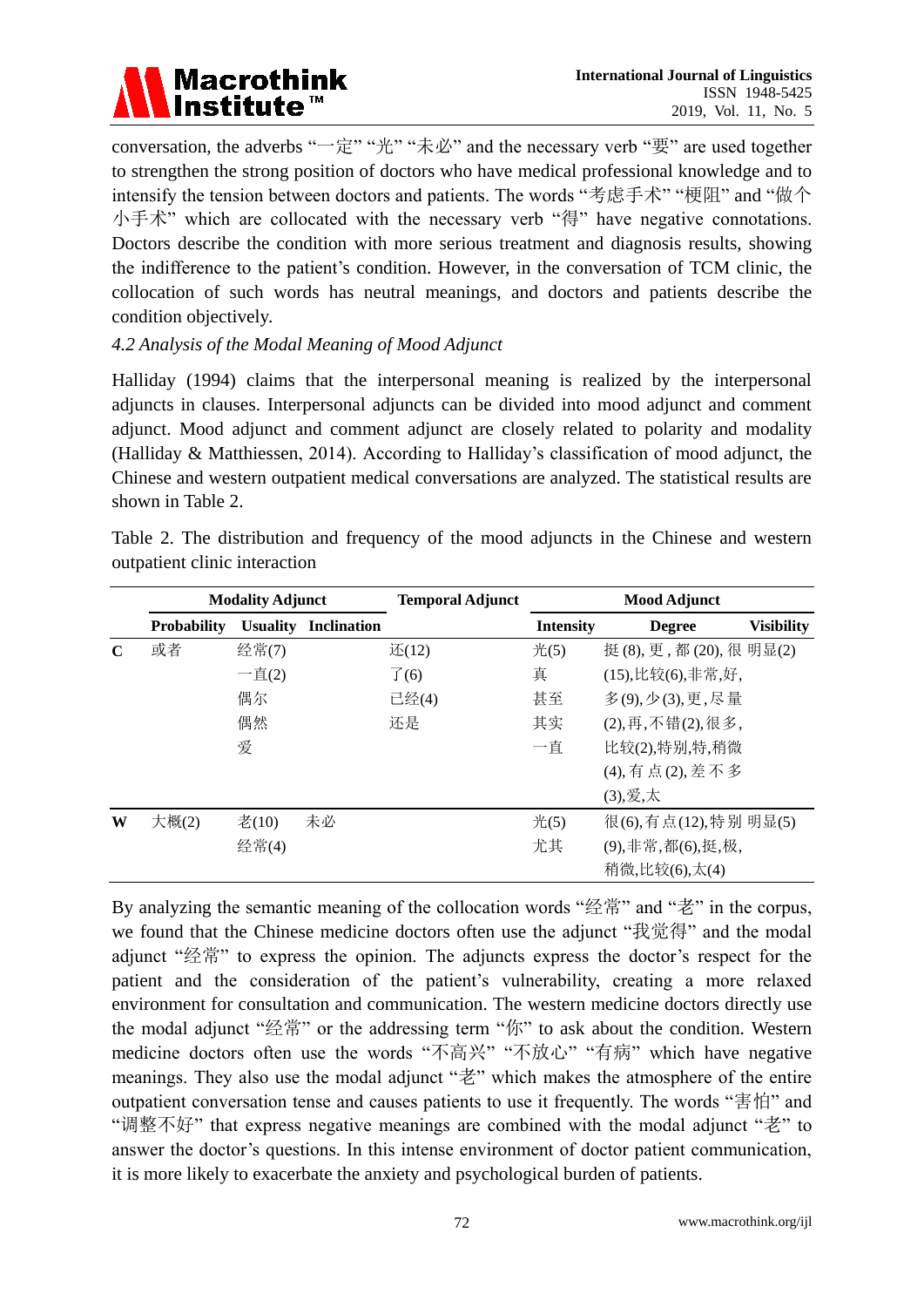

*4.3 Analysis of the Modal Meaning of Comment Adjunct*

There is no clear boundary between comment adjuncts and mood adjuncts. Comment adjuncts can express the ideational meaning and the interpersonal meaning of the clause (Halliday & Matthiessen, 2004). This paper focuses on the interpersonal function of the medical conversations. The statistical results of comment adjuncts in the corpus are shown in Table 3.

Table 3. The distribution and frequency of the comment adjuncts in Chinese and western outpatient clinic interaction

|   | Opinion | Recognition | <b>Persuasion</b> | <b>Request</b> | <b>Reservation</b> |
|---|---------|-------------|-------------------|----------------|--------------------|
| C | 觉得(12)  | 真的(2)       | 基本上(2)            |                | 还是                 |
|   | 我觉得(7)  | 真           | 实质上               |                |                    |
|   | 我说(2)   | 实际上         | 其实                |                |                    |
|   | 感觉(2)   | 其实上         | 实际上               |                |                    |
|   | 从咱们中医   |             |                   |                |                    |
|   | 的角度来说   |             |                   |                |                    |
| W | 觉得(4)   | 其实          | 实在                | 求助             |                    |
|   | 从我们的角   | 实在          | 实际上               | 麻烦             |                    |
|   | 度讲(2)   | 基本上         |                   |                |                    |
|   | 我记得     |             |                   |                |                    |
|   | 我们不主张   |             |                   |                |                    |

By analyzing the semantic meaning of the comment adjunct and its collocation words in the corpus, we found that the comment adjunct is used with the demonstrative pronoun "咱们" in Chinese outpatient clinic interaction. This is a pronoun that includes the patient and the doctor. The doctor regards the patient as a member of his or her own, narrowing the distance between the doctor and the patient. On the contrary, the words "从我们的角度讲" and "我们 不主张" are used with the pronoun "我们" in western outpatient clinic interaction. This is a pronoun that excludes the patient. The doctor regards the patient as a member of the opposite party. Doctors strengthen the authority of their professional knowledge, but also widen the distance between doctors and patients.

When Chinese medicine doctors use comment adjuncts to express persuasion, the words have neutral semantic meaning. Chinese medicine doctors use objective facts or knowledge of Chinese medicine to explain the patient' condition. In particular, when using such adjuncts to persuade patients, they can comprehensively consider the patient's condition and economic situation and set a place for the patient to construct a harmonious and pleasant consultation process. Correspondingly, the collocation words used by western medicine doctors has a negative semantic meaning. Western medicine doctors use the comment adjuncts and negative words to express persuasion and their subjective evaluation, such as the utterance "如果实在好不了, 还得考虑手术呢". In the utterance, they use the persuasive comment adjunct "实在" and the negative word "好不了" to express their subjective evaluation. The utterance makes the patient feel the severity of the disease strongly, blows the confidence of the patient, brings heavy mental pressure to the patient, and then constructs a pessimistic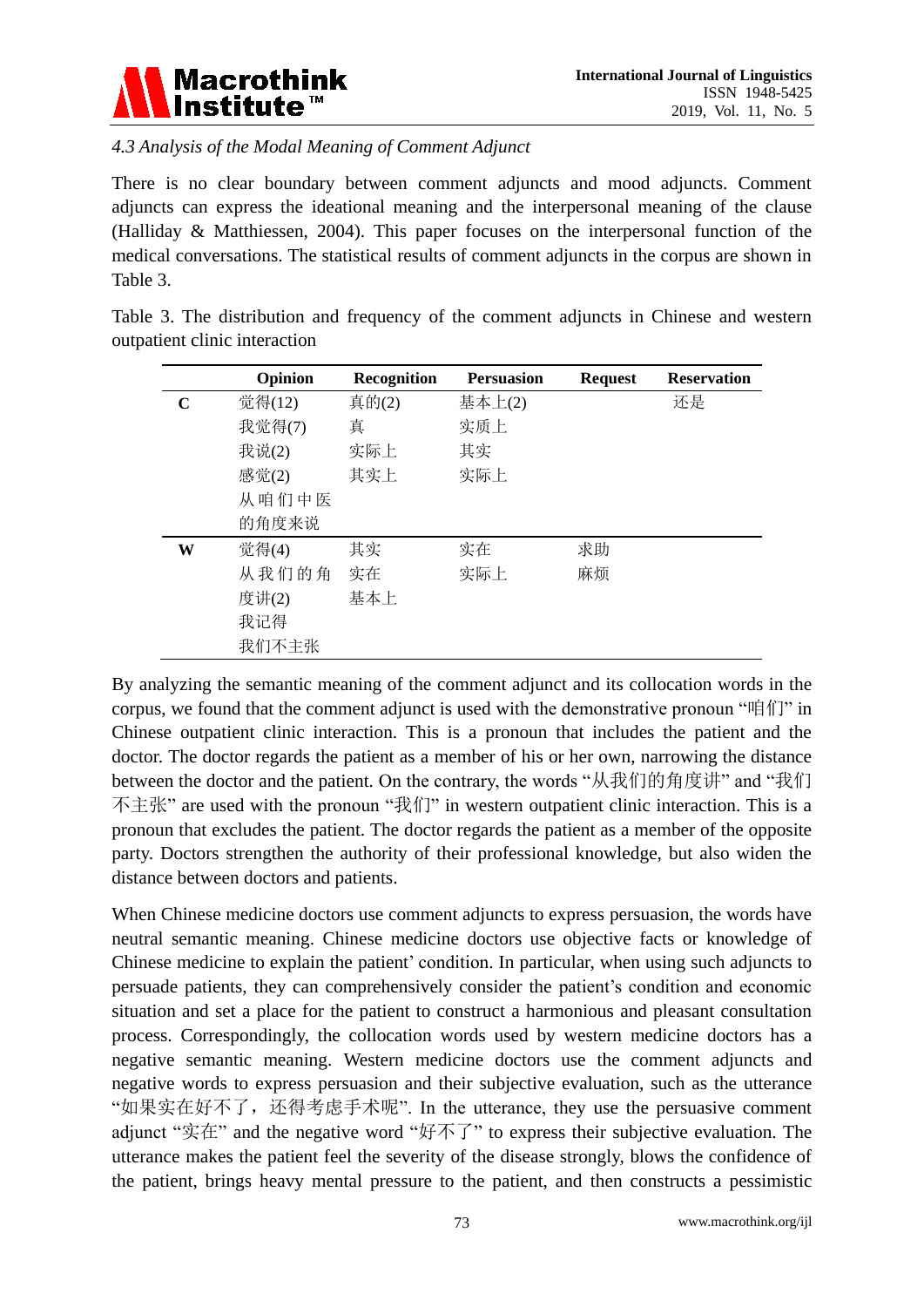

consultation process.

In addition, in the western medicine clinic conversation, the patients also repeatedly use the evaluation adjuncts such as "求助" and "麻烦", which led to the phenomenon that the doctor of the outpatient conversation was the leader. However, in the conversation of TCM clinic, the patient never uses this kind of words.

## **5. Conclusion**

The characteristics of mood and modality in Chinese and western outpatient clinic interactions are presented from the two aspects. First, in the Chinese outpatient clinic interaction the collocation of verbs, metaphors of mood, metaphors of modality and comments adjuncts have positive semantic meanings. These words construe the interpersonal meaning of TCM doctors who are willing to use TCM expertise to explain the patients' illness. However, in the western outpatient clinic interaction, the collocations of commentary adjectives, metaphors of mood, metaphors of modality and comment adjunct have a negative semantic meaning. These words construe the interpersonal meaning of western medicine doctors who display a strong position because of their medical expertise. Second, in the Chinese outpatient clinic interaction modal adjuncts are frequently used together with the comment adjunct to express opinions, and the modal adjuncts are often used together with the modal auxiliaries to express high value possibility. Such collocations construe the interpersonal meaning of TCM doctors who describe the illness based on objective facts and regard patients as members of their own party. In the western outpatient clinic interaction, modal adjunct is frequently used with address words, and modal adjunct is frequently used with two kinds of words that indicate subjective evaluation. Such collocations reflect that western medicine doctors use subjective evaluation to describe the disease and regard the patient as the member of the opposite side.

Therefore, the characteristics of the conversations in Chinese and western outpatient clinic interactions are as follows: The dialogue between Chinese medicine doctors and patients is harmonious, while the dialogue between western medicine doctors and patients is contradictory. Through the discussion of the characteristics of the doctor-patient outpatient conversation between Chinese and western medicine, this paper hopes to understand the causes of the serious doctor-patient relationship and provide help to improve the doctor-patient relationship from the perspective of linguistics. Systemic functional linguistics is both a theoretical linguistics and an appliable linguistics. Therefore, the research can also promote applied research in systemic functional linguistics. At the same time, it can also make some contributions to the development of Traditional Chinese Medicine.

Harmonious doctor-patient relationship is not only the condition for medical staff to carry out medical activities smoothly, but also the basis for maintaining patients' rehabilitation. Doctor-patient relationship is the central topic and core content of medical ethics research. Doctors and patients should be the most harmonious interpersonal relationship in society. This study is of implication for alleviating the tension between doctors and patients and for building up harmonious relationship between doctors and patients.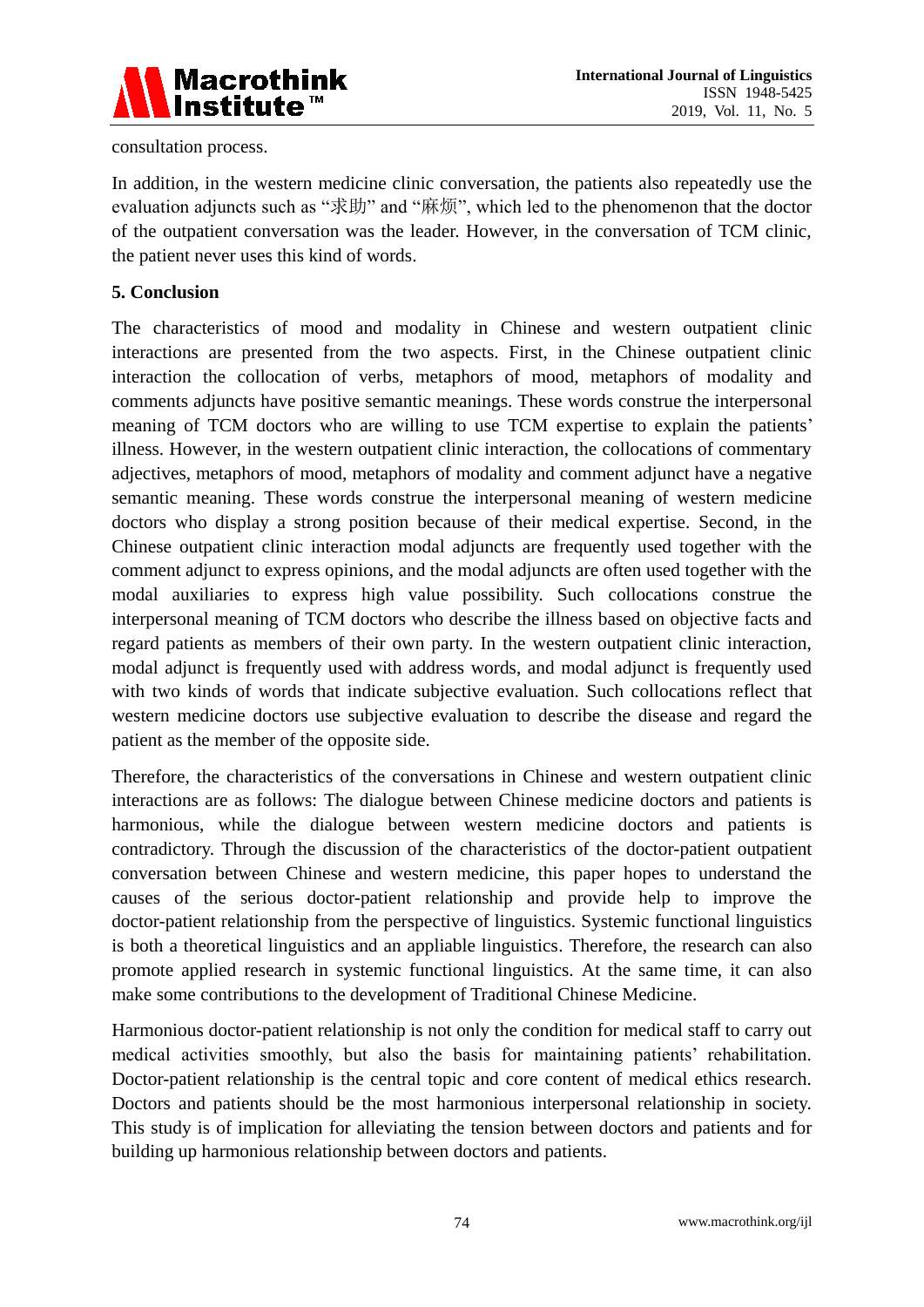

# **Acknowledgements**

This research is supported by Scientific Research Program Funded by Shaanxi Provincial Education Department (Program No. 18JK0484).

# **References**

Gu, Y. (1996). Doctor-patient interaction as goal-directed discourse. *Asian-Pacific Communication, 7*(3), 156-176.

Halliday, M. A. K. (1973). *Explorations in the Functions of Language*. London: Edward Arnold.

Halliday, M. A. K. (1994). *An Introduction to Functional Grammar (2nd edition)*. London: Edward Arnold.

Halliday, M. A. K., & Matthiessen, C. M. I. M. (1999). *Construing Experience through Meaning: A language-based approach to cognition*. London/New York: Cassell.

Halliday, M. A. K., & Matthiessen, C. M. I. M. (2004). *An Introduction to Functional Grammar (3rd edition)*. London: Edward Arnold.

Halliday, M. A. K., & Matthiessen, C. M. I. M. (2014). *Halliday's Introduction to Functional Grammar (4th edition)*. London: Routledge.

Jiang, J. (1999). The use of maxims for cooperation in Chinese medical interviews. *Health Communication, 11*(3), 215-222.

Li, X. (1998). *Human Beings were Once Destroyed*. Beijing: Jiuzhou Press.

Lu, X. (2001). Metaphorical comparison of auxiliary verbs " $\hat{\otimes}$ " and " $\hat{\otimes}$ ". International Symposium on Chinese Learning and Cognition.

Ma, Q. (1992). *Chinese Verbs and Verb Structures*. Beijing: Beijing Language and Culture University Press.

Nessa, J., & Malterud, K. (1998). Tell me what's wrong with me. *Journal of Medical Ethics, 24*(6), 394-400.

Peng, X. (2000). *A Comprehensive Comparison between English and Chinese Texts*. Shanghai: Shanghai Foreign Language Education Press.

Schneider, D., & Beaubien, R. (1996). A naturalistic investigation of compliance-gaining strategies employed by doctors in medical interviews. *The Southern Communication Journal*, *61*(4), 332-341.

Ten, H. (2002). Sequential structures and categorical implications in doctor-patient interaction [Online]. Retrieved from http://www2.fmg.uva.nl/emca/seqstruct/htm

Wei, Z. (2003). A contrastive study of metaphors of mood in English and Chinese. *Journal of Foreign Languages, 4*, 46-53.